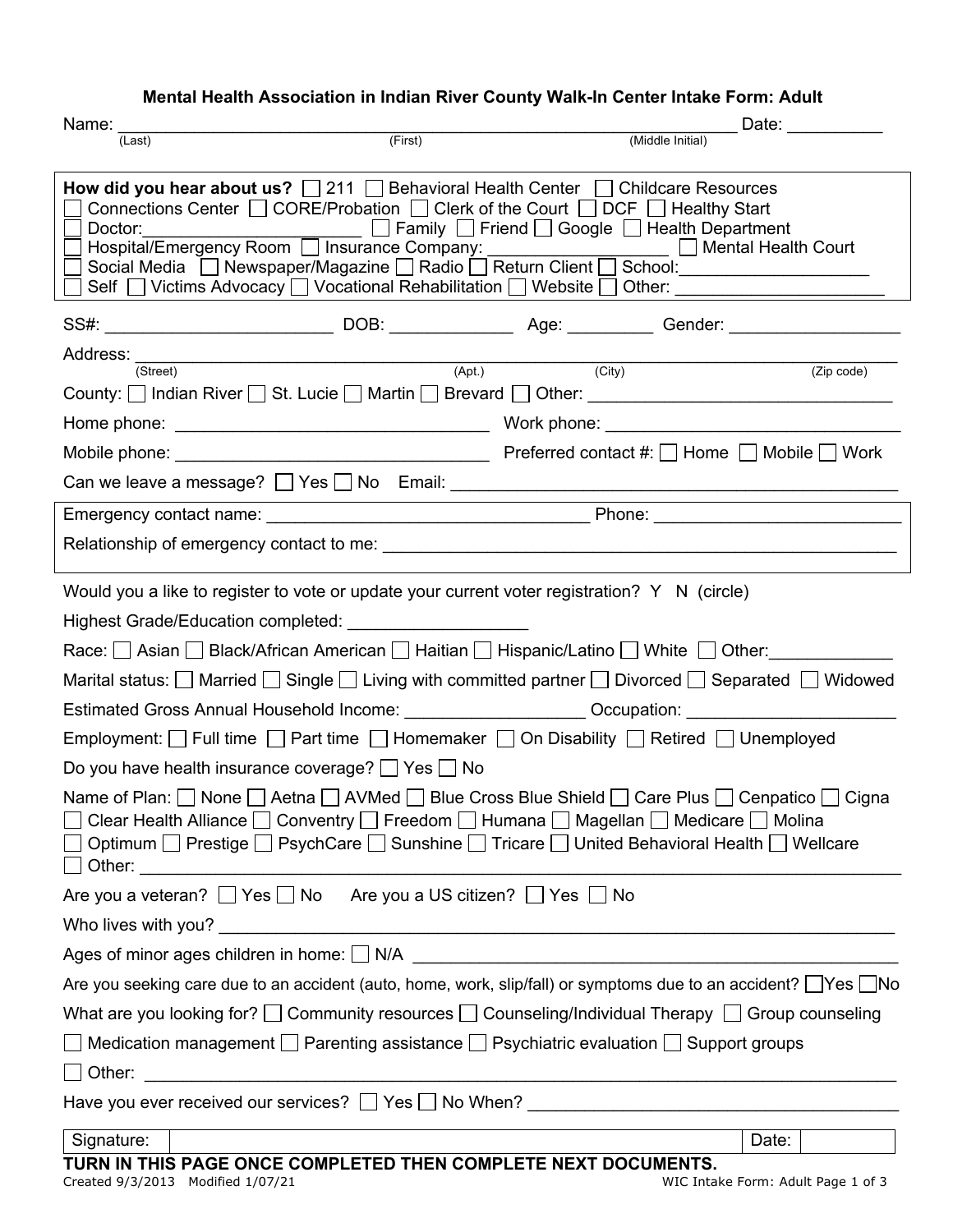## **Mental Health Association in Indian River County Walk-In Center Intake Form: Adult**

| Name: _                                          |                                                                                                                                                                                                                                |                  | Date: $\frac{1}{\sqrt{1-\frac{1}{2}}\cdot\frac{1}{2}}$ |
|--------------------------------------------------|--------------------------------------------------------------------------------------------------------------------------------------------------------------------------------------------------------------------------------|------------------|--------------------------------------------------------|
| $\overline{$ (Last)                              | (First)                                                                                                                                                                                                                        | (Middle Initial) |                                                        |
|                                                  | Briefly describe your need for mental health services: _________________________                                                                                                                                               |                  |                                                        |
|                                                  |                                                                                                                                                                                                                                |                  |                                                        |
|                                                  |                                                                                                                                                                                                                                |                  |                                                        |
|                                                  |                                                                                                                                                                                                                                |                  |                                                        |
|                                                  |                                                                                                                                                                                                                                |                  |                                                        |
|                                                  | Do you have a prescriber for mental health meds? $\Box$ Yes $\Box$ No If yes, provider:                                                                                                                                        |                  |                                                        |
|                                                  | Please list all medications taken including over the counter medications                                                                                                                                                       |                  |                                                        |
| <b>Current Medication Taken</b>                  | Dosage & Times per Day                                                                                                                                                                                                         | Why Taken?       | Who prescribes?                                        |
|                                                  |                                                                                                                                                                                                                                |                  |                                                        |
|                                                  |                                                                                                                                                                                                                                |                  |                                                        |
|                                                  |                                                                                                                                                                                                                                |                  |                                                        |
|                                                  |                                                                                                                                                                                                                                |                  |                                                        |
|                                                  |                                                                                                                                                                                                                                |                  |                                                        |
|                                                  |                                                                                                                                                                                                                                |                  |                                                        |
|                                                  |                                                                                                                                                                                                                                |                  |                                                        |
|                                                  |                                                                                                                                                                                                                                |                  |                                                        |
|                                                  | Have you ever been Baker Acted or Psychiatrically Hospitalized? $\Box$ Yes $\Box$ No                                                                                                                                           |                  |                                                        |
|                                                  |                                                                                                                                                                                                                                |                  |                                                        |
|                                                  | Have you had other inpatient care (residential, detoxification or substance abuse treatment)? $\Box$ Yes $\Box$ No                                                                                                             |                  |                                                        |
|                                                  |                                                                                                                                                                                                                                |                  |                                                        |
|                                                  | Have you had individual therapy or counseling? $\Box$ Yes $\Box$ No                                                                                                                                                            |                  |                                                        |
|                                                  |                                                                                                                                                                                                                                |                  |                                                        |
| Have you had group therapy? $\Box$ Yes $\Box$ No |                                                                                                                                                                                                                                |                  |                                                        |
|                                                  |                                                                                                                                                                                                                                |                  |                                                        |
|                                                  | Have you been in the care of a psychiatrist? $\Box$ Yes $\Box$ No                                                                                                                                                              |                  |                                                        |
|                                                  |                                                                                                                                                                                                                                |                  |                                                        |
|                                                  |                                                                                                                                                                                                                                |                  |                                                        |
|                                                  | Our office is a weapon free environment. No weapons of any kind can be brought on site.                                                                                                                                        |                  |                                                        |
|                                                  | Have you ever threatened/attempted suicide? $\Box$ Yes $\Box$ No (If yes, # of attempts: $\Box$ # of threats: $\Box$ )                                                                                                         |                  |                                                        |
|                                                  | Dates/details: Later and Contract and Contract and Contract and Contract and Contract and Contract and Contract and Contract and Contract and Contract and Contract and Contract and Contract and Contract and Contract and Co |                  |                                                        |
|                                                  | Do you have current thoughts about not living? The Samuel No Describe: The Samuel Community of the United States                                                                                                               |                  |                                                        |
|                                                  |                                                                                                                                                                                                                                |                  |                                                        |
| Created 9/3/2013 Modified 1/07/21                |                                                                                                                                                                                                                                |                  | WIC Intake Form: Adult Page 2 of 3                     |